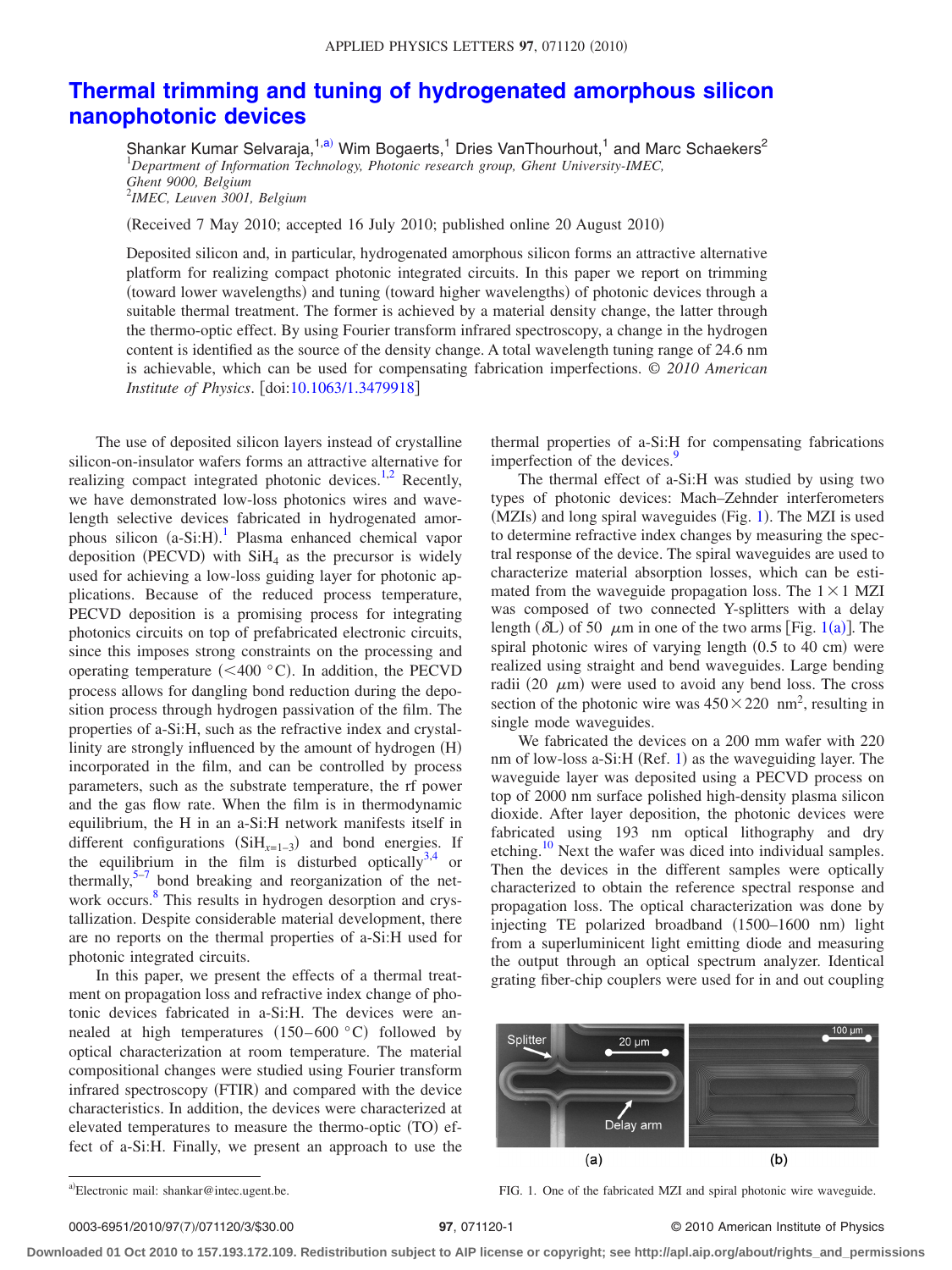<span id="page-1-0"></span>

FIG. 2. (Color online) Transmission spectrum of MZI before and after annealing at 300 and 400 °C. The continuous lines show one free spectral range for clarity.

of light.<sup>11</sup> After reference measurements, each sample was annealed at different temperatures ranging from 100 to 600 °C for 30 min in a nitrogen ambiance. To avoid thermal shock, the samples were loaded and unloaded at clean room temperature, while the raise and fall temperature was set at 10 °C/min. Finally, the annealed samples were optically characterized again at room temperature. In addition, unannealed samples were characterized at elevated temperatures to measure the TO effect.

As shown in Fig. [2,](#page-1-0) we observe a blueshift in the spectral response of the MZI's after annealing. The observed spectral shift is a consequence of a reduction in the effective refractive index (N<sub>eff</sub>) of the photonic wire. Through numerical simulations using scattering matrix method, we have found that 1 nm wavelength shift corresponds to a change of  $2.9 \times 10^{-3}$  in the effective refractive index of the zeroth order guided mode (Fig. [3](#page-1-1)).

The measured wavelength shift follows a linear trend beyond a critical temperature  $(T_c)$  of 200 °C (Fig. [4](#page-1-2)) reaching a maximum shift of –6.6 nm at 400 °C. However, below the critical temperature  $T_c$  no wavelength response is observed. Due to the strongly increasing propagation loss, we

<span id="page-1-2"></span>

FIG. 4. Effect of anneal temperature on spectral shift of MZI.

were unable to measure samples annealed above 400 °C. However, for temperatures below 400 °C the loss did not vary beyond  $0.2$  dB/cm (Fig. [5](#page-1-3)).

The change in the spectral response and the propagation loss can be directly related to permanent change in the material property of a-Si:H after annealing. The amount of H in a silicon network affects the properties of the a-Si:H film, including the film density. It is well known that at an elevated temperature the mobility of H in the film increases, resulting in desorption of  $H$  from the Si network.<sup>5</sup> The two main consequences of H desorption are decrease in refractive index and creation of Si dangling bonds. The three important FTIR phonon mode bands related to the different Si–H bond configurations are located at 640, 2000, and 2100 cm−1. Figures [6](#page-2-10) and [7](#page-2-11) show the integrated intensity and the absorption spectra for Si–H monohydride at 2000 and 640 cm<sup>-1</sup>. It is obvious from these figures that the intensity of the 2000 and 640 cm−1 peaks starts to decrease beyond the critical temperature T*c*. This clearly indicates that the observed wavelength shift is a result of H desorption. As mentioned earlier, Si dangling bond are created due to the loss of H. As a consequence, the propagation loss is expected to increase due to absorption. Despite this, we did not observe a considerable change in the propagation loss up to 400  $^{\circ}$ C (Fig. [5](#page-1-3)). This suggests a reorganizing mechanism $\delta$  in the network below 400 °C, which reduces the dangling bond density. Beyond 400 $\degree$ C loss of most H atoms (Figs. [6](#page-2-10) and [7](#page-2-11)) results in a high dangling bond density and a very high propagation loss.

<span id="page-1-1"></span>

FIG. 3. Simulated spectral shift of a MZI as a function of effective refractive index of the photonics wire.

Change in Propagation loss [dB/cm]  $0.2$  $\alpha_{\rm before\; anneal}$  –  $\alpha_{\rm After\; anneal}$  $0.1$  $0.0$ 8  $\frac{150}{ }$ 200  $300$ 350  $\frac{6}{2}$ 250  $-0.7$ Anneal Temperature [°C]  $-0.2$  $-0.3$ 

FIG. 5. Change in propagation loss of photonic wires as a function of anneal temperature.

**Downloaded 01 Oct 2010 to 157.193.172.109. Redistribution subject to AIP license or copyright; see http://apl.aip.org/about/rights\_and\_permissions**

<span id="page-1-3"></span> $0.3$